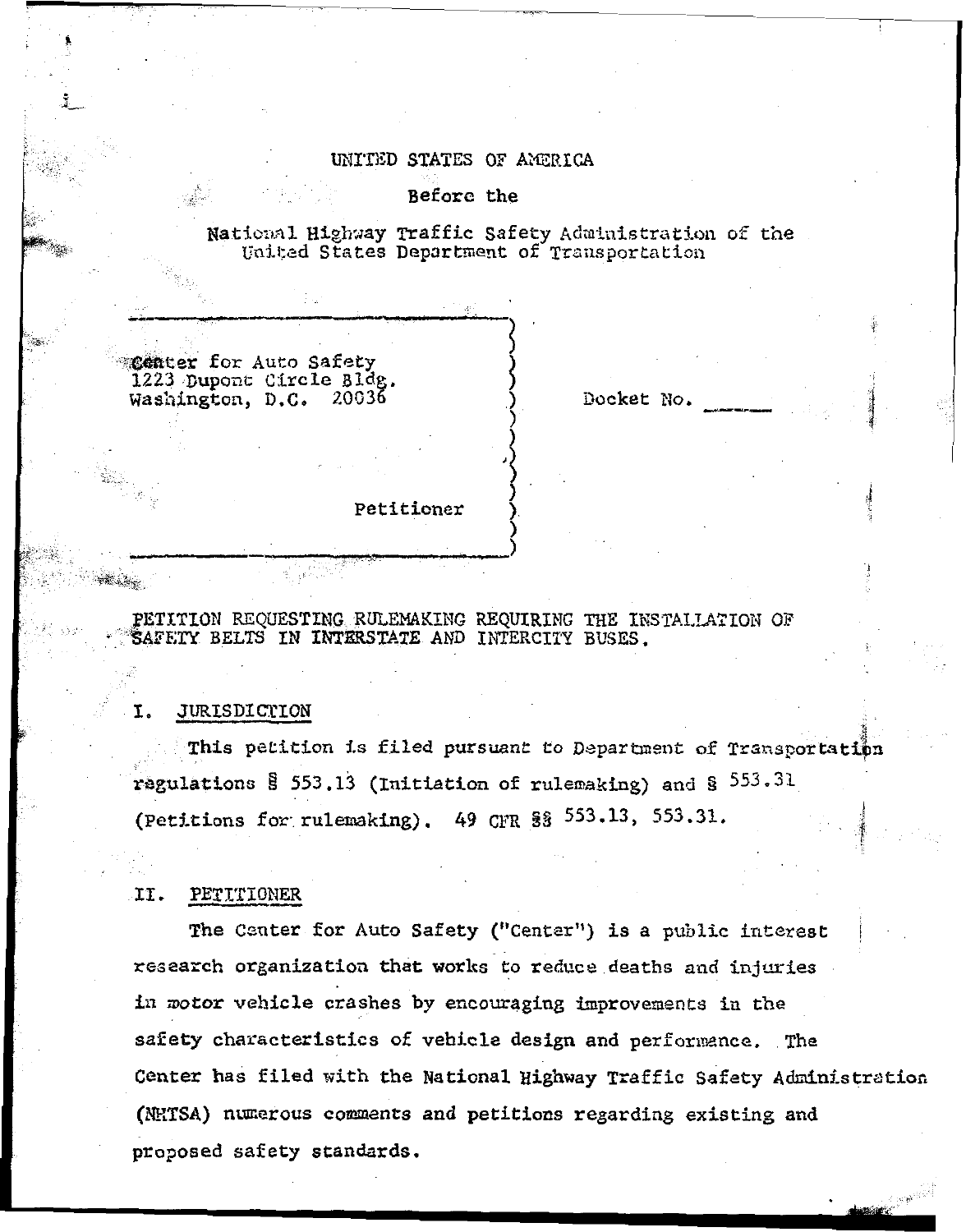# 111. **BACKGROUND**

The question of requiring safety belts for bus passengers arose in government circles eight years ago, on June 1, 1966, when a Notice and Order on this subject (EX Parte No. MC-69) was issued by the Interstate Commerce Commission (ICC). The question was then assigned to the Bureau of Motor Carrier Safety (BMfS) when the safety fmctions *05* he **ICC** %ere reassigned in April, 1967. The BMCS studied responses to Ex Parte No. MC-69 and also considered similar proceedings conducted by the National Highway Safety Bureau (NHSB), predecessor to the NHTSA, concerning amendments to its safety standard on occupant restraints. (FMVSS 208). The *NHSB* concluded that structural limitations on buses made the standard too costly and thus not feasible; the BMCS discontinued **its proceedings without proposing the installation of safety** belts for **bus** occupants. (See Attachment B).

**The** Center submitted a petition on **July** 12, 1970, to the **Bureau** of Hotor **Carrier** Safety requesting action **on** the installation *of* safety belts in a11 passenger positions on interstate **'oases**  (Attachment A). In addition, the Center along with two individuals filed a petition with the BMCS on August 27, 1970, in support of Amendment 12 to Motor Carrier Safety regulations which required the installation and use of driver seatbelts and truck passenger restraints (Attachment C). Both petitions were denied **by** *the*  **BMCS** .

**To** *om* knowledge, the present petition is the first one submitted to the **NHTSA** on these matters. In **view** of the recent rulemaking proposals on Windshield Mounting Retention (Docket #69-29, Notice #4, January 14, 1974) and Bus Passenger Seating

**-2-**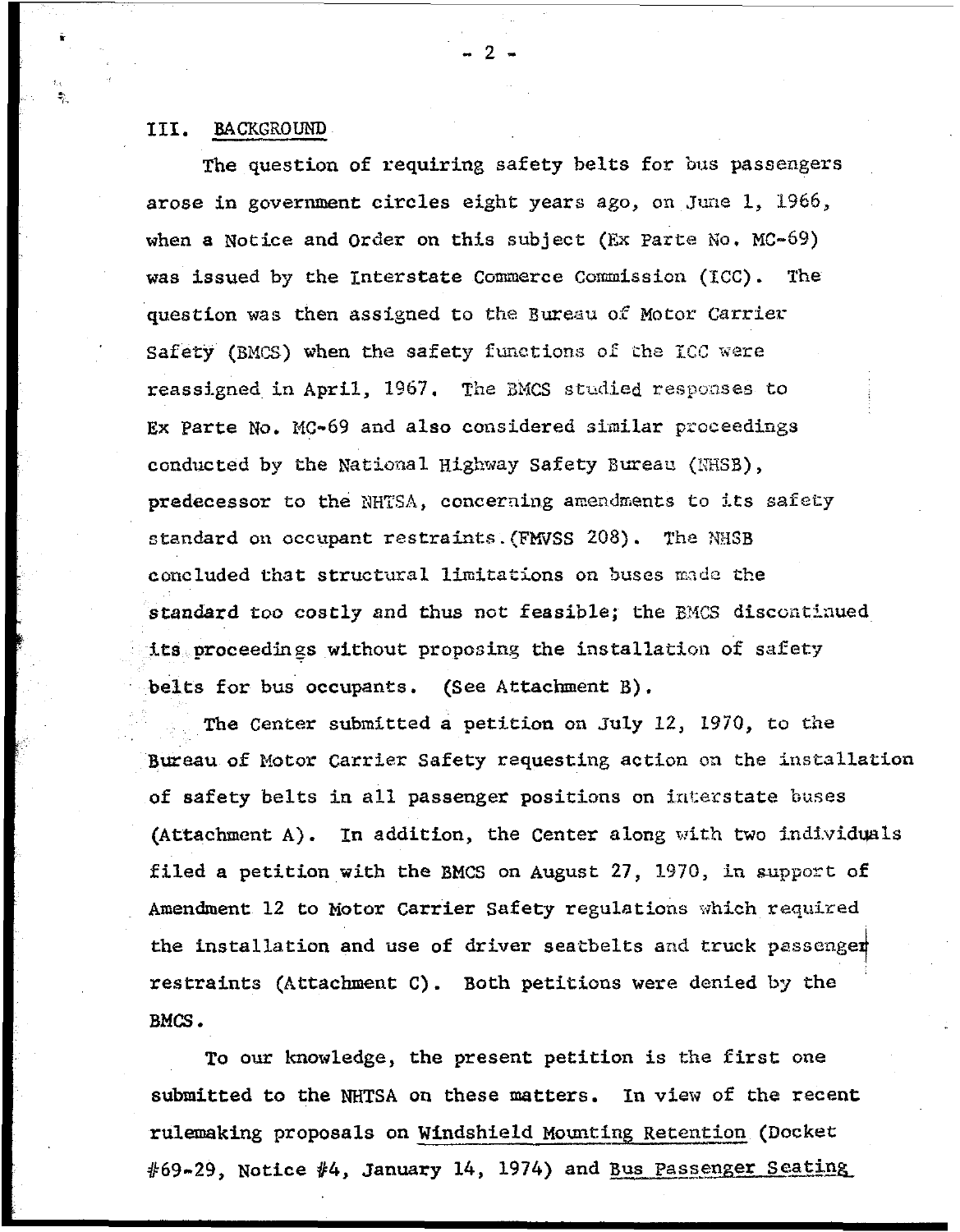and Crash Protection (Docket #73-3, Notice #1, February 15, 1973), it is now timely to request rulemaking requiring safety belts in all passenger positions in intercity and interstate buses for reasons which will be detailed in the body *of* this petition.

## *N.* THE **NEER FORA STANDARD**

The issue of whether or act *to* require safety belts on intercity and interstate buses involves a substantial number of human lives. According to the BMCS, intercity buses are involved in 9.1 traffic deaths per 100,000 vehicle miles traveled. The NHTSA reports an overall fatality rate, based on collisions involving all *types* of highway vehicles, of 4.9 per 100,000 vehicle miles traveled. Although these figures are somewhat inflated. by the inclusion **of** non-occupant fatalities, they do serve to show that death and serious injuries often result from collisions in which intercity and interstate buses are involved. (The intercity traffic figures of course account for only part of the total number of interstate injuries and deaths.)

The need for safety belts has been underscored for many years by various agencies and individuals (see Attachment D for some examples). Incidents of deaths and serious injuries in **bus** accidents are well documented. perhaps the strongest voice recornendjag that safety belts be required in **buses has**  been the National Transportation Safety Board, an independent **arm** of the Department of Transportation **that** is charged with the

l.

This includes pedestrians and passengers in other vehicles that passengers. statis **2** ics for fatalities to **bus** occupants. are involved in collisions with buses, in addition to the bus passengers. BMCS reports that it does not maintain separate

 $-3$ .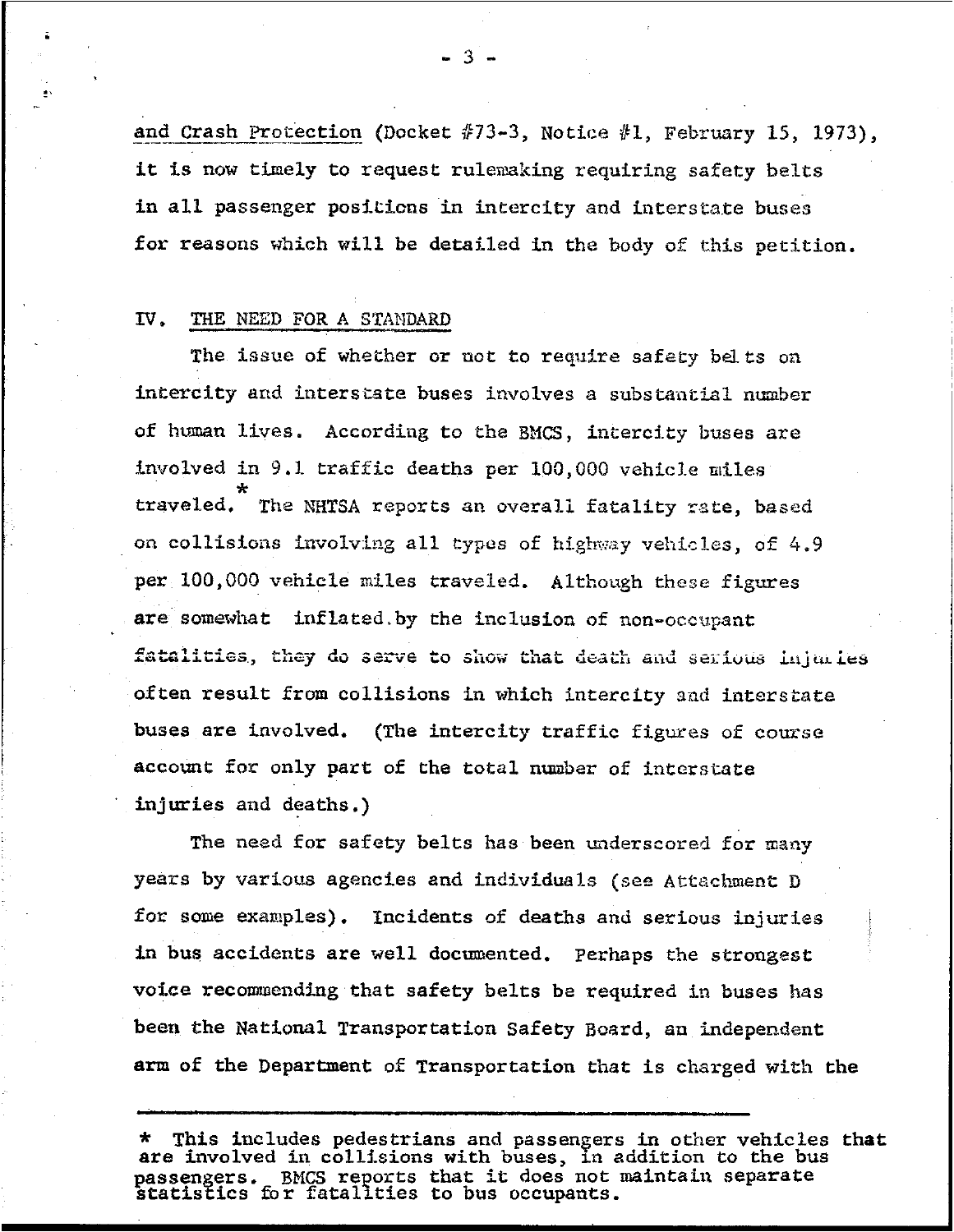responsibility for investigating major transportation accidents. Eight times the Board has urged that governing agencies, in the words of its most recent recommendation, "take positive action toward making available to bus passengers convenient restraints against being ejected **from** their seats in a crash **or** rol.lover." Fhpbsizing previous inaction, *the* Board further noted **that**  "*L*t/his recommendation, with similar intent but varying language, has been mads in seven prior intecstate **bur; crash reports issued**  by the Safety Board." (NTSB Highway Accident Report HAR-73-5, Greyhomd **Bus/IjaLone** Freight Lines Inc. **Truck Collision, U.S.**  Route 11W, Bean Station, Tenn., May 13, 1972; report dated Oct. 25, 1973; Rccomandation *E-73-42,* p. 22).

This petition will focus on (1) answering the remaining argumenfs against the installation **o€** *sa1cty* belt3 on **buses 326** (2) developing previously underexplored areas in support of the argument. The Center hopes that its discussion in these two categories will provide the NHTSA with a cogent body of reasoning that **will** be sufficiently perstmsive to prompt immediate action on this question. The present illogical situation **has** now existed for a considerable length of tima. reasoning that will be sufficiently persuasive to prompt<br>immediate action on this question. The present illogical<br>situation has now existed for a considerable length of ti<br>V. <u>IMPLICATIONS OF THE PROPOSED SEAT STRENGRTH ST</u>

## IMPLICATIONS OF THE PROPOSED SEAT STRENCHTH STANDARD

(1) **An hTTSA** team report on **a** 1971 **Colorado** school **bus**  crash outlines one major objection to the installation of safety **belts** in buses (see Status Report, **-301. 7, no. 19, my 22,** 1972, pp. 5-7). The report states that safety **belts** "would have **placed**  the passengers' **heads** and necks above the **low** seat backs and in direct contact with **the** collapsing roof. Since the bus top **was** deformed against the top of the seat backs, injury

**Δ**.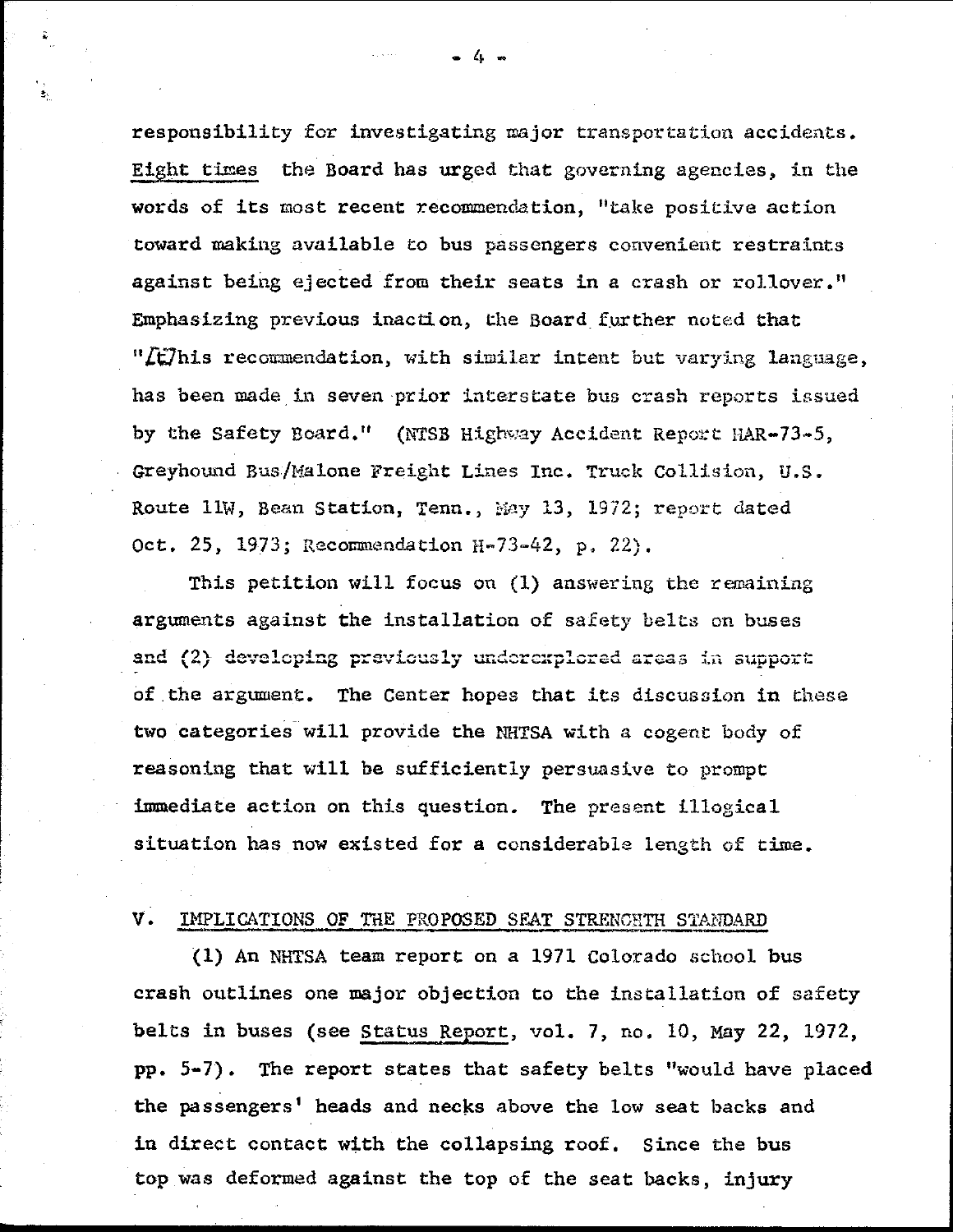severity could very likely have been greater with a higher frequency of head and neck injuries." (Status Report at 7, quoting the NHTSA team report).

The team further concluded that safety belts should only be considered as part of a "total design concept" which would include " a more rigid roof-side structure... high seat backs with energy dissipation surface characteristics ... seat anchorages sufficient to maintain seat integrity in frontal and rear collisions, as well as side collisions and rollover accidents ... /and/ a contoured seat area design which tends to confine the passenger in his general seat area in the event of a crash." (Status Report at 7, quoting the report).

The last three of the suggestions were heeded by the NHTSA and incorporated in recent proposed rulemaking entitled Bus Passenger Seating and Crash Protection (38 FR 4776, Feb. 22, 1973), to be effective September 1, 1974. Since the proposed standard requires seatbacks on all buses to be a minimum of 28 inches high, this antiquates the argument proffered by the NHTSA team in the Colorado school bus case. Nevertheless, safety belts are omitted as a requirement in the proposed rulemaking and are suggested only under a second option in the proposal. We assume that the proposed rulemaking was structured in this way to avoid requiring safety belts on school buses. The objections to the installation of safety belts on school buses have been loudly voiced by school systems in response to the proposal. Problems such as misuse of safety belts as weapons and the necessity of extra personnel on buses to supervise use are recognized by the Center. However, such problems do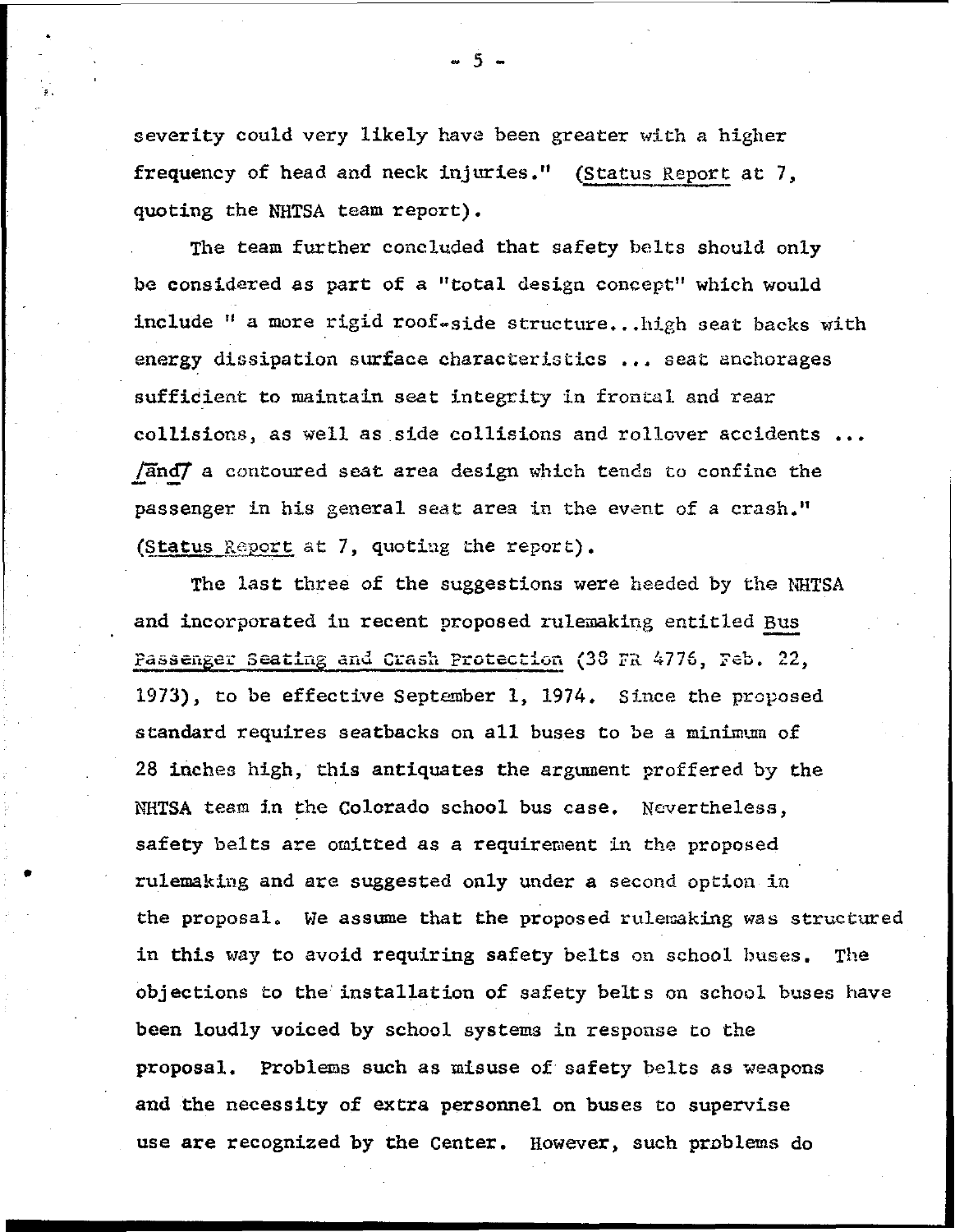not exist on intercity and interstate bus systems, and the safety of these buses should not be compromised by categorizing them with school buses for the purpose of considering safety belt requirements.

The question that arises is why bus passengers should not be afforded the maximum protection available from the "total design concept" recommended by the NHTSA team. It seems only logical that the omission of safety belts would weaken the "concept" by leaving out an integral part of it. This watered-down version of the "total design concept", specially tailored to school buses, is illogically presented to the American public as the most feasible safety innovation possible for intercity and interstate buses as well.

(2) In a July 23, 1970 letter denying the Center's petition for rulemaking on safety belts, BMCS Director Robert A. Kaye cited as a major reason for denial the "structural limitations of existing buses and studies currently being made by the National Highway Safety Bureau relating to safety performance requirements of buses to be built in the future ..." (Attachment B). In light of the NHTSA Bus Passenger Seating and Crash Protection proposal, this argument is clearly no longer valid.

(3) Bus manufacturers have long voiced the argument that the cost of installing seat restraints is prohibitive. Now that more stringent performance standards are proposed, however, the additional difficulty and cost of installing safety belts has been lessened considerably.

Not all of the bus industry, it should be noted, is opposed to safety belts. One official of Motor Coach Industries, a

. 6 .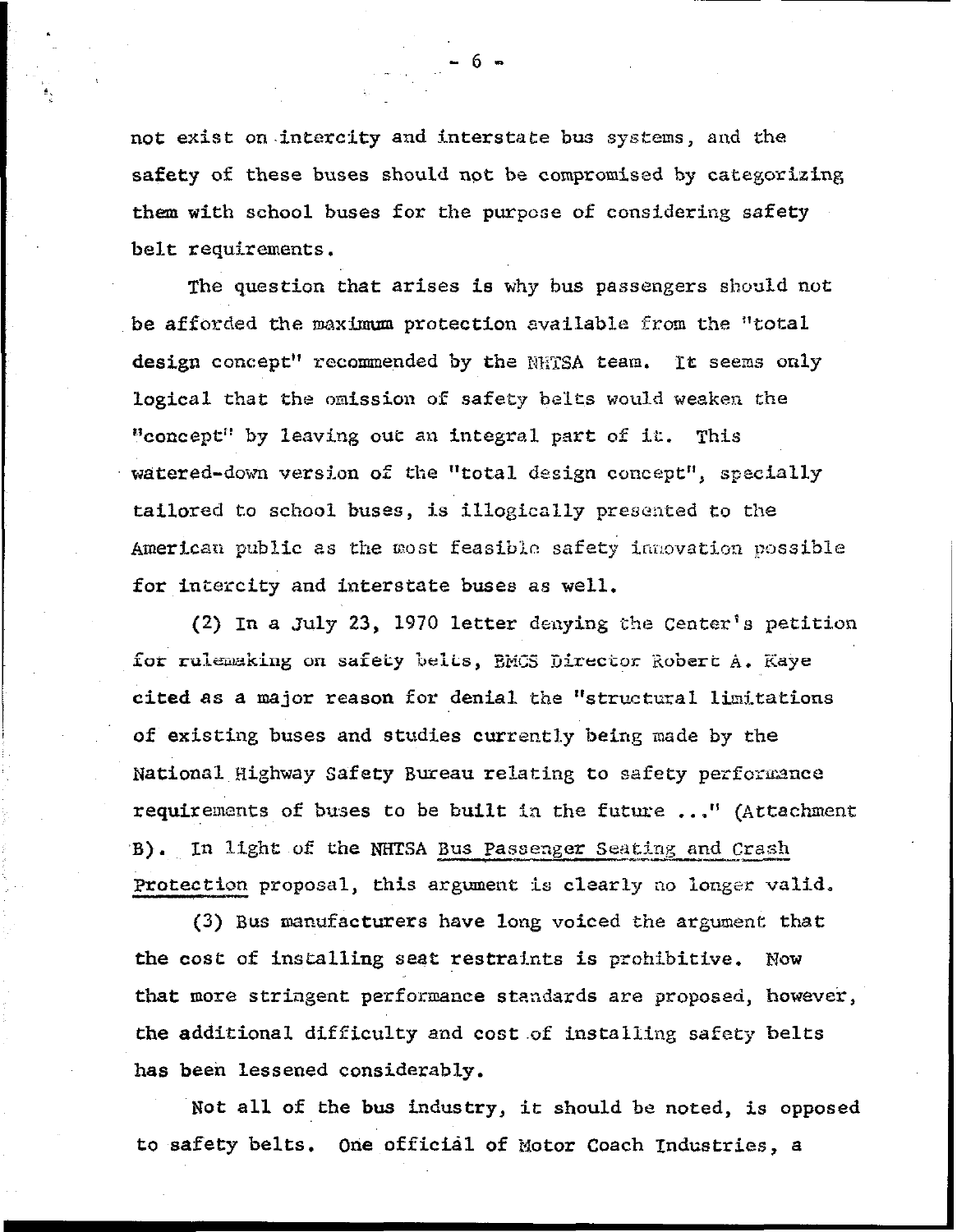subsidiary of Greyhound, **has** observed that two later models of coaches, the MC-6 and MC-7 "were designed to eventually take seat belts--fully padded and fitted with the proper anchorings **.'I** (Chicago Tribune, **"A** New Means to Highway Safety," **Sept.** 5, 1972.)

# VI. THE WINDSHIELD RETENTION SAFETY STANDARD AS A FACTOR

**<sup>A</sup>**now comiooly accepted **theory** is thdt **thc** incidence of death or serious injury is much higher for those occupants who are ejected from a vehicle than for those who remain in a vehicle. Federal Motor Vehicle Safety Standard No. 212, concerned with windshield strength, **has** a stated purpose that supports this view:

The purpose of this standard is to provide for retention. *of* **the** vehicle windshield during **a** crash, in order *Co*  utilize fully the penetration-resistance and injuryavoidance properties of the windshield glazing materials, and to prevent ejection of occupants from the vehicle. shield Mounting Retention Standard No. 212, Docket 69-29, Jan. 14, 1974, 49 CFR 571. 212 (52))

The Standard 212 requirements are admirable from a safety standpoint. Unfortunately, a notice of proposed rulemaking (published on **August: 23, 1972, 37** FR *16979),* desiped to extend the standard's coverage, limited the proposed applicability to multipurpose passenger vehicles **(mpv's)** , trucks, and buses having a gross vehicle weight rating *(GVWR)* of 10,000 **pounds** or **less.** This exempts, for the most part, all of the intercity and interstate buses which transport 385 million passengers over 1,175,000,000 miles in the United States each **year** 

In NHTSA's own words, "*[t]*he windshield provides valuable 'passive protection' when present restraint systems are not used. Even where advanced passive restraints such as air cushions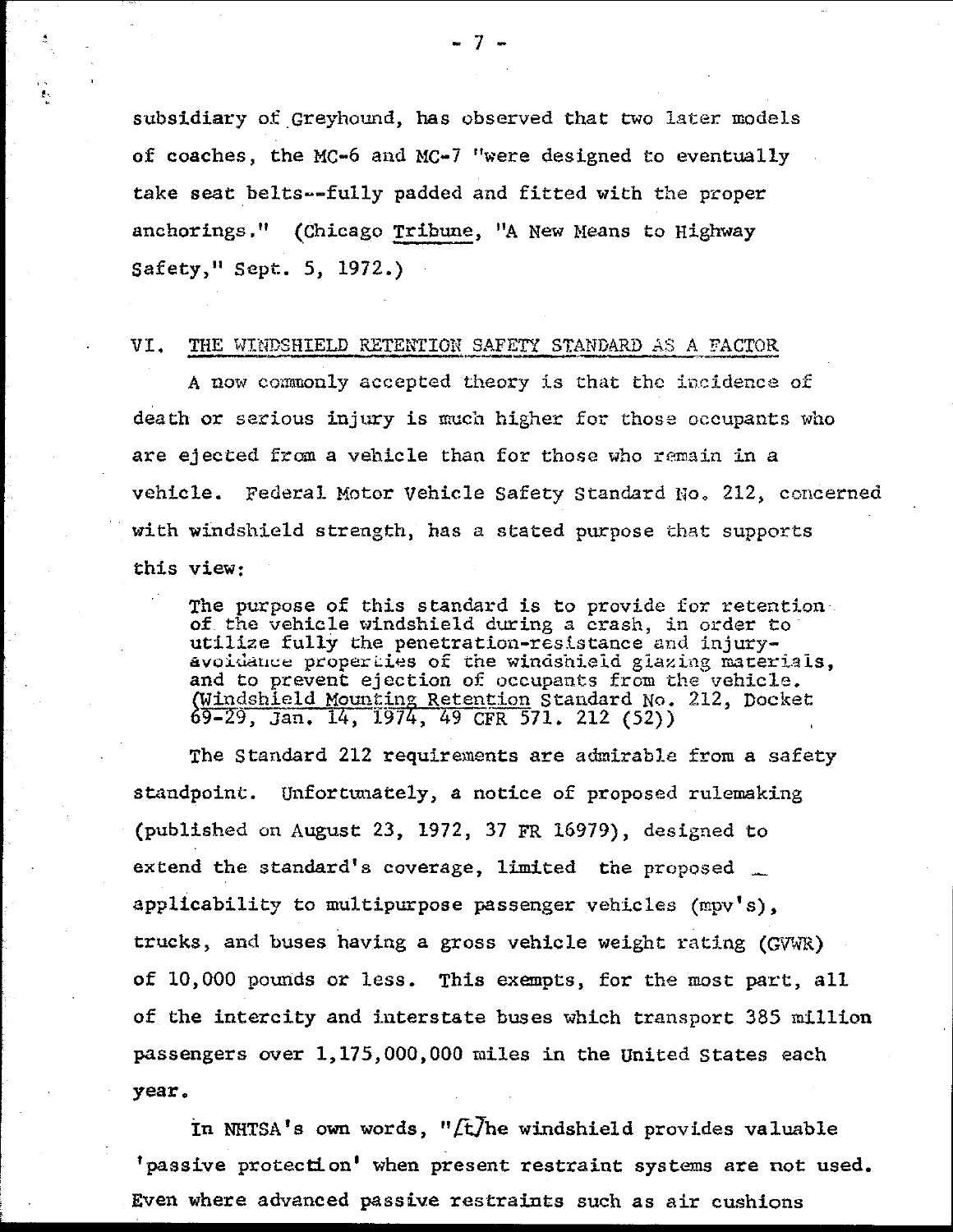are provided, the windshield will continue to serve as **a**  are provided, the windshield will continue to serve<br>back-up system whenever needed." (Windshield Mounti Retention, January 14, 1974, Summary Statement, p. 3.) Since intercity and interstate buses travel at high speeds, crashes cause high speed trajectories of passengers **so** that passenger ejection **through** the front windshield is highly possible.

The irony here is evident. The very vehicles which do not Frovide their passengers **with those** restraints required on private passenger **cars** are further **exexpted frciil** proviling the "valuable passive protection" of a windshield that retains passengers during a crash. Since interstate and intercity **bases** are **not** required *to* **meet** *the* provisions **of the** Windshield **\_\_-.,\_I.-**  Mounting Retention standard, the need for safety belt restraints is especially great.

### EFFECT OF SAFETY BELTS ON BUS PASSENGER EJECTION, SECOND VII. COLLISION, AND DISORIENTATION

Because **buses** have high centers of gravity, it **is** to **be**  expected that a significant proportion *of* bus crashes involve rollover. **rhe** Center has been umble to Locate statistics on such occurrences; however, eight out of nine of the bus crashes investigated by **KFSB** did involve rollover.

Other evidence suggests that a vast majority of severe injuries and fatalities are incurred **by** passengers in one of two ways: passengers are either ejected from the vehicle or tumbled within the **bus and** hurled against other passengers or the hostile interior **of** the **bus** (the second collision). *Both* of **these** injury modes are amplified in **the** rollover, which **by** its very nature causes violent *gyrations* of the **bus.** 

-8-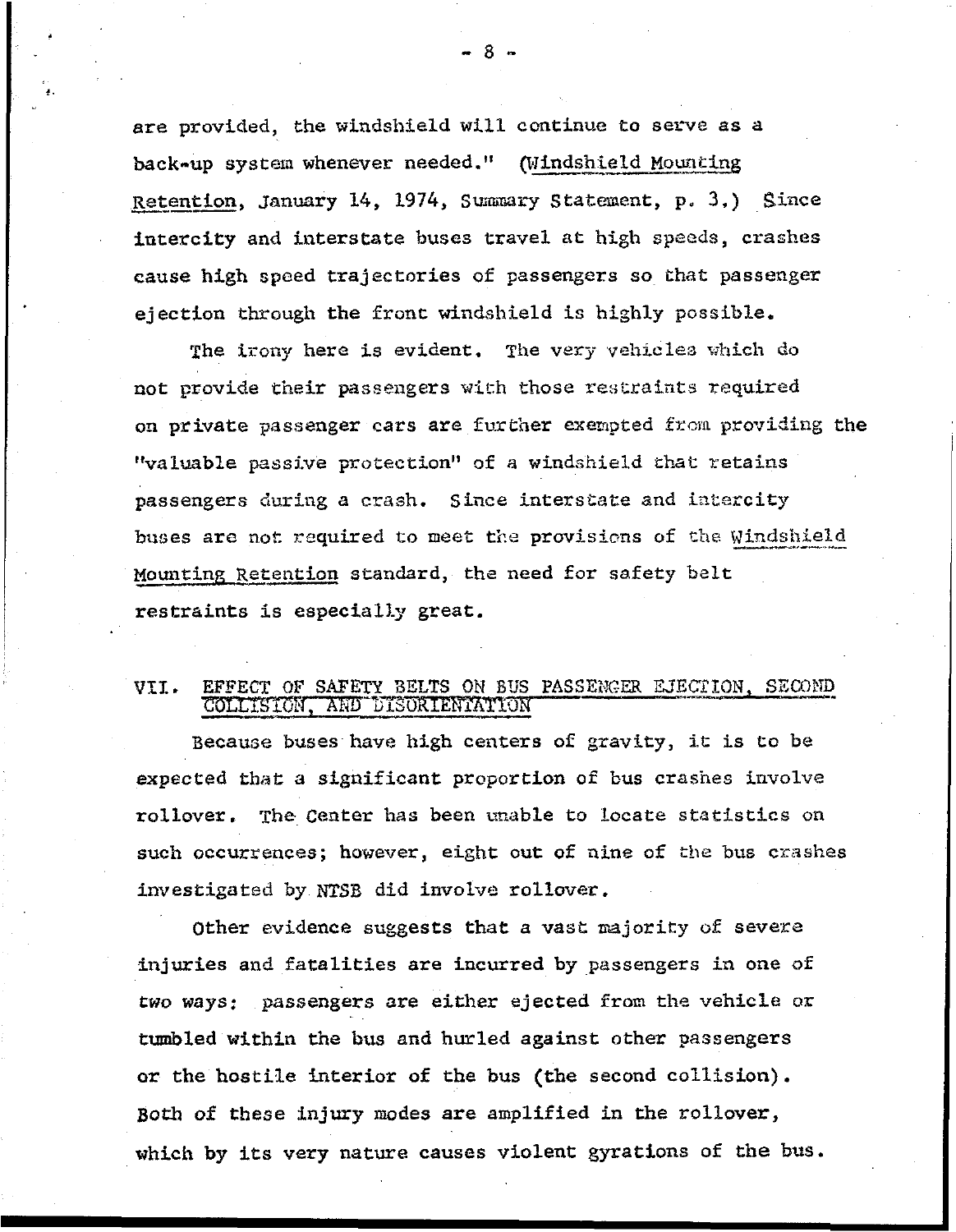**The** second collision injury **node** has another dimension to it -- the disorientation of passengers. When passengers **are** tmbled around in the interior of a bus in the course of collisions or extreme driving maneuvers, they are likely to become disoriented even if they do not in fact sustain serious injuries. This disorientation is **a prime** *eawe* of **pankc** and cocfesion **wliilo** exit from the vehiele *is* being attempted.

In all situations, but especially in the case of fire, rapid passenger evacuation is essential to minimizing injury and death. Safety belts, by restraining passengers in their seats, would lessen considerably this disorientation and thus prevent needless injury and death from occurring in the crash and post-crash situations.

### CONSIDERATION OF POTENTIAL "TRAPPING" OF BUS PASSENGERS VIII. BY SAFETY BELTS

An argument often advanced by opponents of safety belts in buses is that a belted passenger in an overturned bus would be trapped in an upside-down seat, suspended from a safety belt, and unable to achieve egress.

**The** National Transportation safety Board **reported** on *<sup>A</sup>* situation with such potential "trapping" which occurred south of petersbuzg, **Indiana** on November *24,* 1969 (tqrs3 Highway Accident Report *HAR-71-41*, Interstate Bus-Automobile Collision and Rollover on Indiana Route 57, Report dated February 10, 1971). **In** noting that all injwries **"could have** been avoided **if** the **occupants** had been restrained in their **seats,"** the Board did concede that "restraints might have increased the difficulty of egress for

*-9-*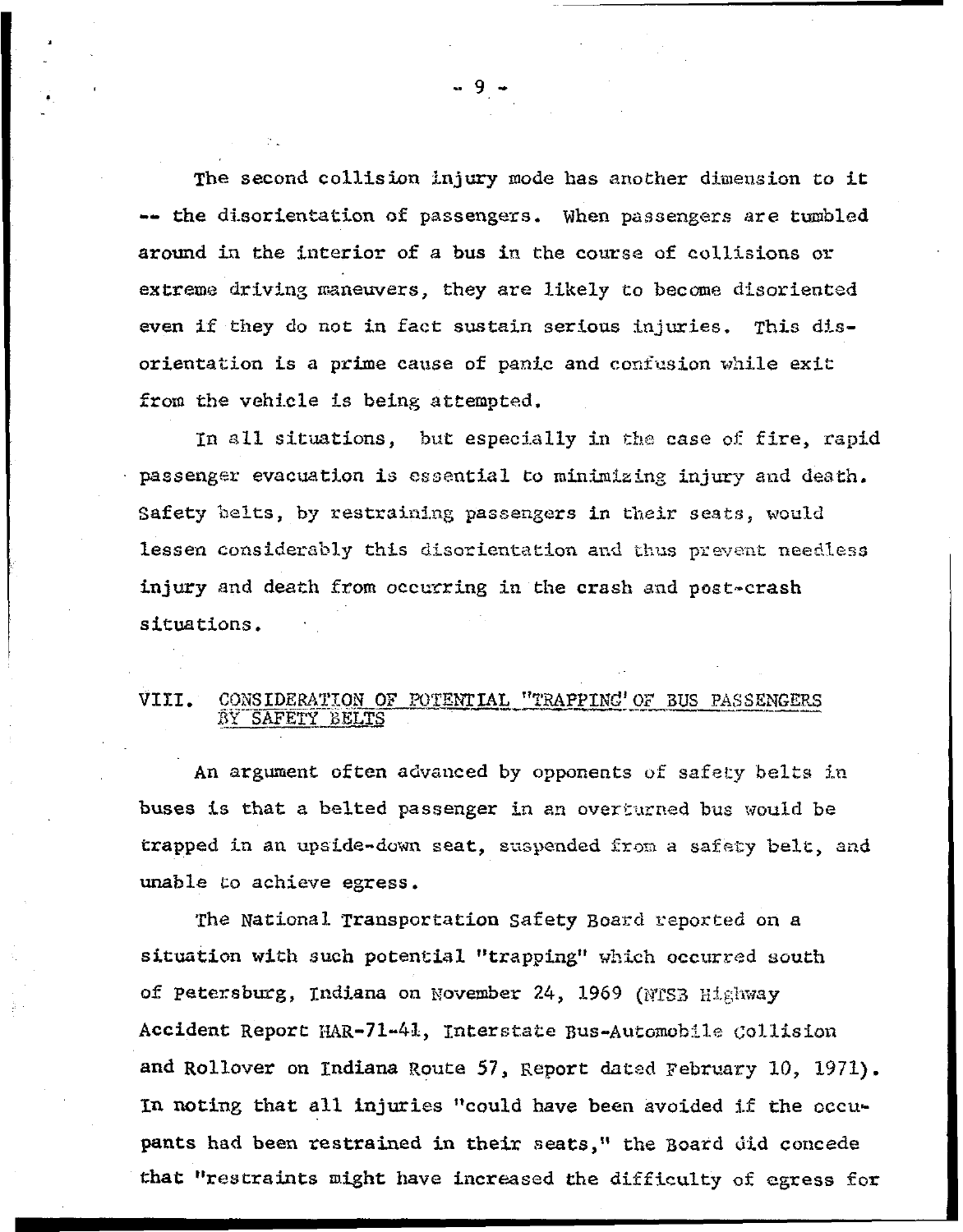the left side passengers in light of the final resting position of the bus on its right side, with the bottom portion slightly elevated." (Report, p. 14) However, a factor which facilitated egress was the fact that the belted driver was able to swing down from his seat and aid passengers in exiting the vehicle. since the driver was able to extricate himself from his seat and remain in adequate physical and mental condition to aid passengers, belted passengers would probably have fared as well in the same situation. Regardless, there is no question that the probable damage from ejections and secondary collisions is a far worse alternative than some difficulty in egress that might occur if belted passengers are suspended in their seats.

#### IX. THE INJURY-CAUSING EFFECTS OF SIDE WINDOW OPENINGS

Another undesirable consequence of bus rollover is the opening of side windows. As documented by the National Transportation Safety Board, these open windows allow ejections which contribute substantially to fatalities and injuries.

In a NTSB-investigated bus crash that occured near Marshfield, Missouri on October 10, 1971, the bus overturned and most of the side windows became unlatched due to the stress exerted on them by the rollover (NTSB Highway Accident Report HAR-73-1, Bus/Station Wagon Collision followed by Bus Overturn, U.S. Route 66, Report dated January 31, 1973). Four passengers were killed and all of the remaining thirty-four were injured in this particularly serious crash. The NTSB concluded that a cause-effect relationship existed between the open windows and passenger ejection. This, in turn, led to one of its eight recommendations for safety belts in buses. The investigation of a September 3, 1972 intercity Greyhound bus

 $\frac{1}{2}$  10  $\frac{1}{2}$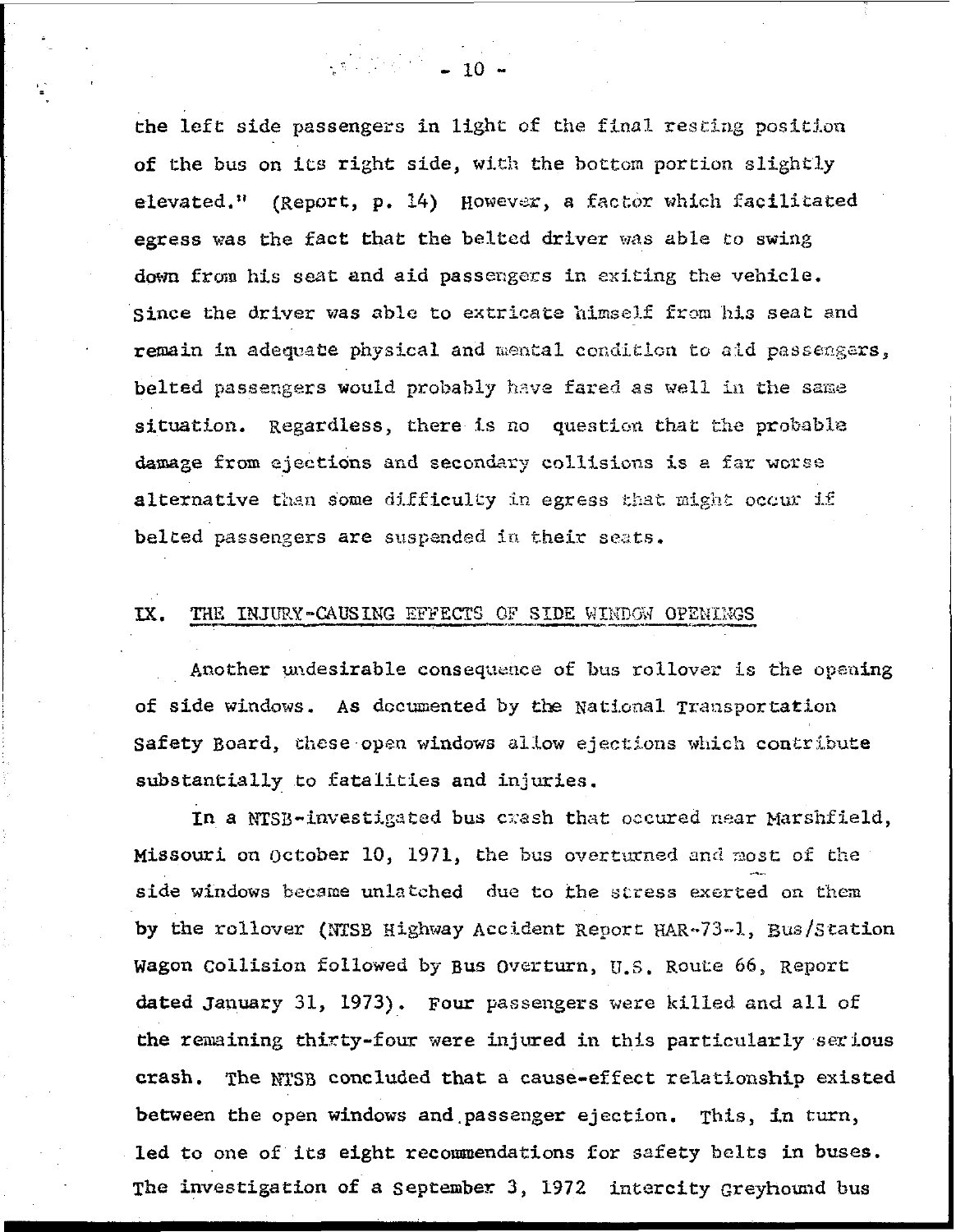crash near Richmond, Virginia led the NTSB to make the same recommendation. In its report, the Board concluded that "the undesired opening of side windows subjected to rollover-induced stresses" was involved in passenger ejections. They added, "The absence of passenger seat restraints permitted the excessive tumbling, the large scale ejection of passengers, and the 100percent occupant-injury rate." (NISB Highway Accident Report HAR-73-2, Runoff and Overturn of Intercity Bus on Interstate 95, Richmond, Virginia, Report dated February 22, 1973)

The NHTSA has, of course, revised Motor Vehicle Safety Standard 217, Bus Window Retention and Release, effective September, 1973. It is too early to determine just how effective this new vision will be in preventing passenger ejection during rollover. However, we note that the revision is primarily intended to reduce the likelihood that emergency escape windows will fly open simply from the impact of passengers thrown against them in a rollover; it is not addressed to the problem of bus windows broken when the roof and upper walls of the bus are distorted during the rollover. This latter problem will in all likelihood continue, and the need to provide bus passengers with restraint against ejection will also continue.

### SOME MORAL CONSIDERATIONS X.

In passenger car and bus driver seating, the NHTSA requires that safety belt protection be available. It has recently escalated this effort with the amendment to Standard 208 which provides, as one option, that passenger cars not be permitted to be started or put into forward motion until all front seat passengers have

 $-11 -$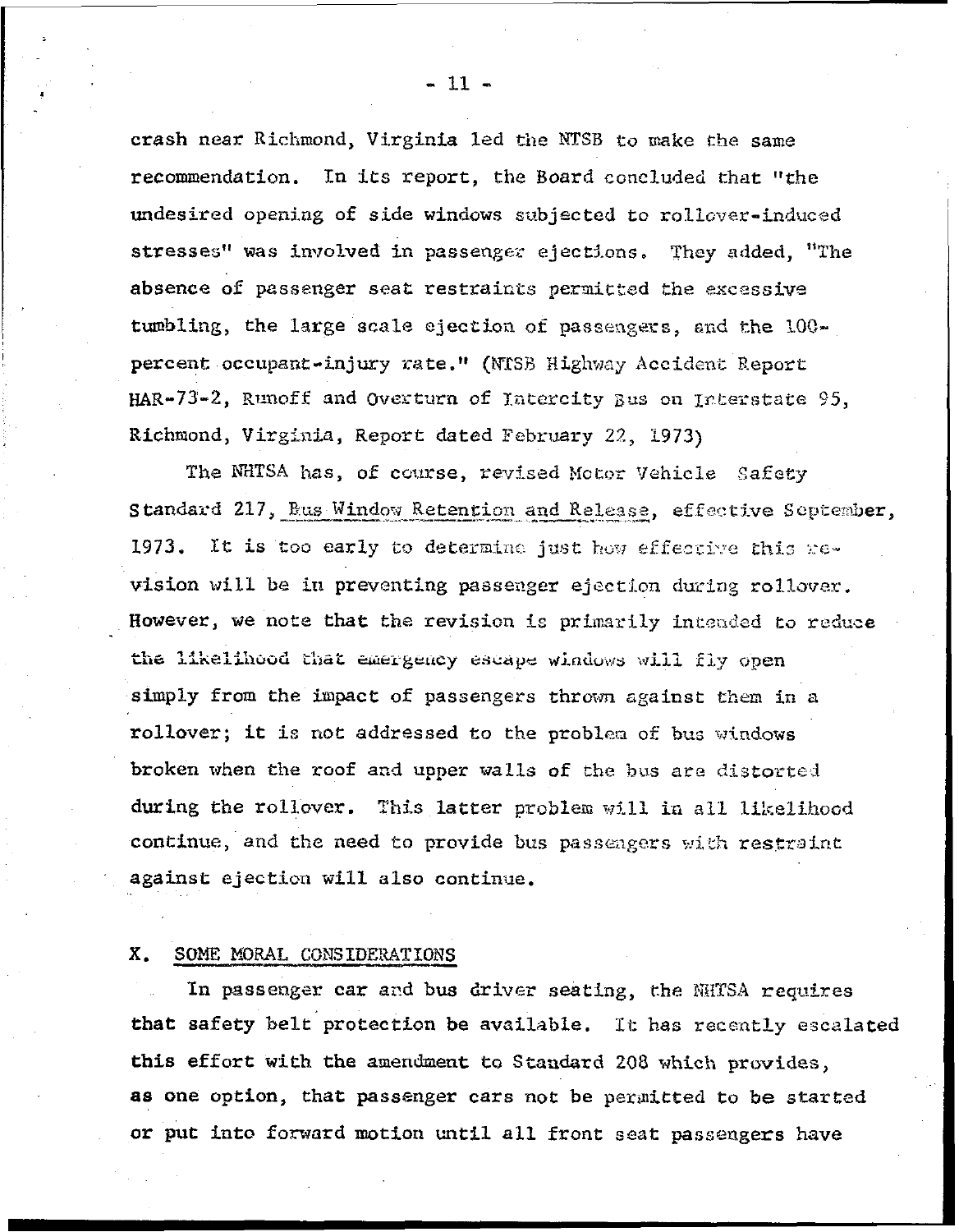buckled up. As of August 15, 1975, multi-purpose passenger vehicles and trucks under 10,000 pounds will be required to meet one of the three options required for passenger cars - one of these is safety belt apparatus. These NHTSA actions affirm the desirability of protecting motorists by use of such restraints. passengers riding on mass transit systems, and specifically intercity and interstate buses, should certainly not be discriminated against by being denied the potential protection that safety belts provide.

Especially in today's world where the need for economical utilization of energy resources points toward increased use of public transportation, the government and the bus industry have a moral obligation to make public transportation as safe as it can reasonably be made. In the past, NHTSA has utilized the "impracticality" argument to avoid requiring safety belts on buses. This petition has pointed to the present situation in which the Bus Passenger Seating and Windshield Retention rulemaking make safety belts practical.

When the National Highway Traffic Safety Administration first proposed passive restraint systems, its reasoning was that safety belts had proven to be an ineffective restraint system because few people, according to the agency's own statistics, used them. Nevertheless, NHTSA made clear that safety belts would still be available.

Under the standard as adopted manufacturers will be free to supply seat belts as optional or standard equipment... so that persons who wish to have seat belts installed in their vehicles for their own use or for use with child seating systems, will be able to do so. (Occupant Crash Protection, Docket 69-9, Notice 7, November 3, 1970; 35 FR 16927)

 $-12 -$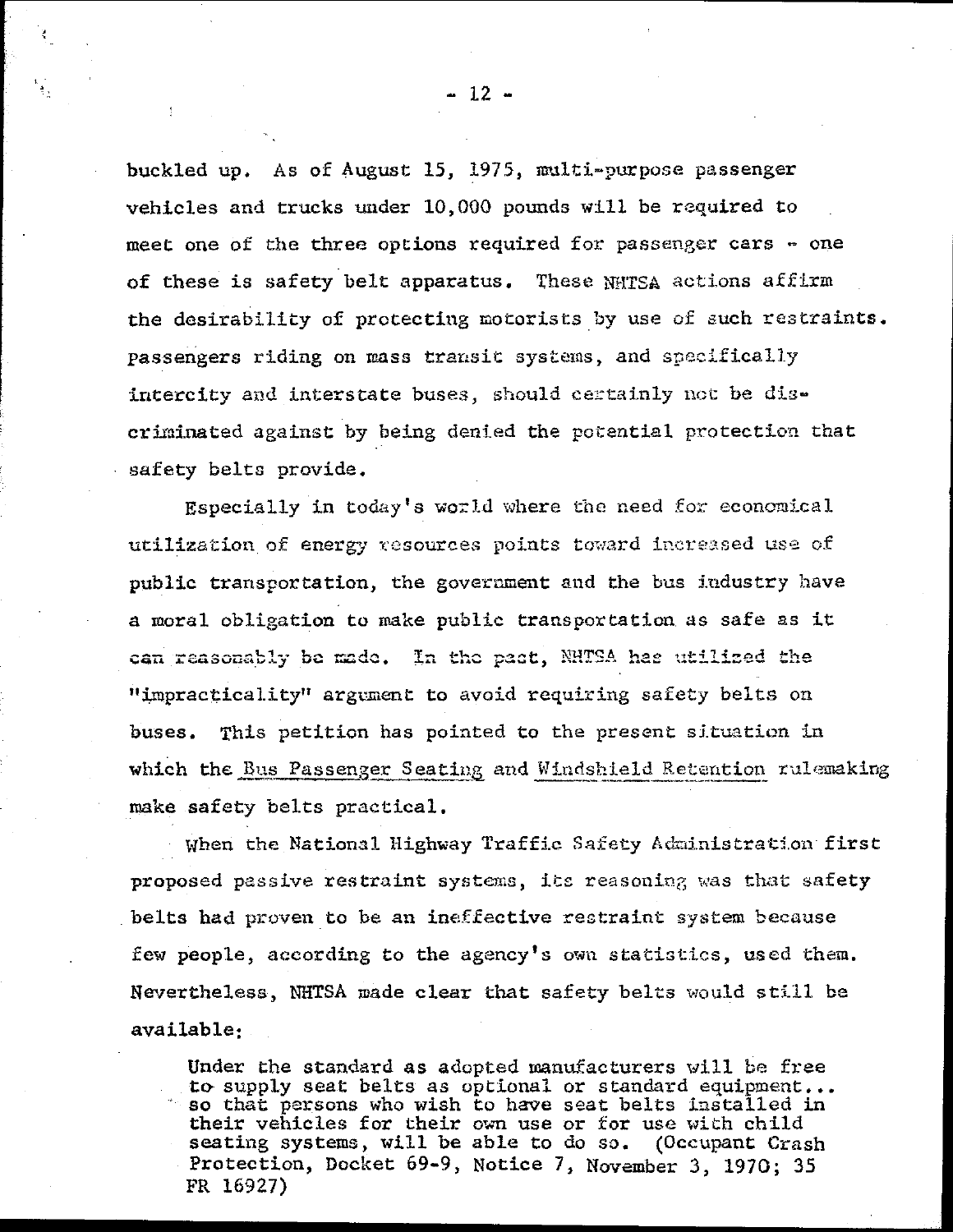In this instance, NHTSA clearly did not wish to interfere with the individual's freedom of choice. It surely makes sense, then, in lieu of a better system (or even in the event of a better one) for NHTSA to extend this reasoning to all forms of transportation under its regulatory jurisdiction and to insist that. safety belts be installed in intercity and interstate buses to be used at the discretion of the individual.

#### XI. **CONCLUSION**

W

The National Highway Traffic Safety Administration has long recognized the potential of safety belts in reducing deaths and injuries of motor vehicle occupants. As shown above, all of the reasons against extending safety belt protection to bus occupants are either invalid or outdated. The Center for Auto Safety cites the long delay that has characterized this matter, and petitions the National Highway Traffic Safety Administration to immediately propose rulemaking designed to make safety belts available to all passengers in intercity and interstate buses.

> Respectfully submitted, CENTER FOR AUTO SAFETY

Bу

Arthur C. Delibert<br>Acting Director

June 19, 1974 Date:

 $-13 -$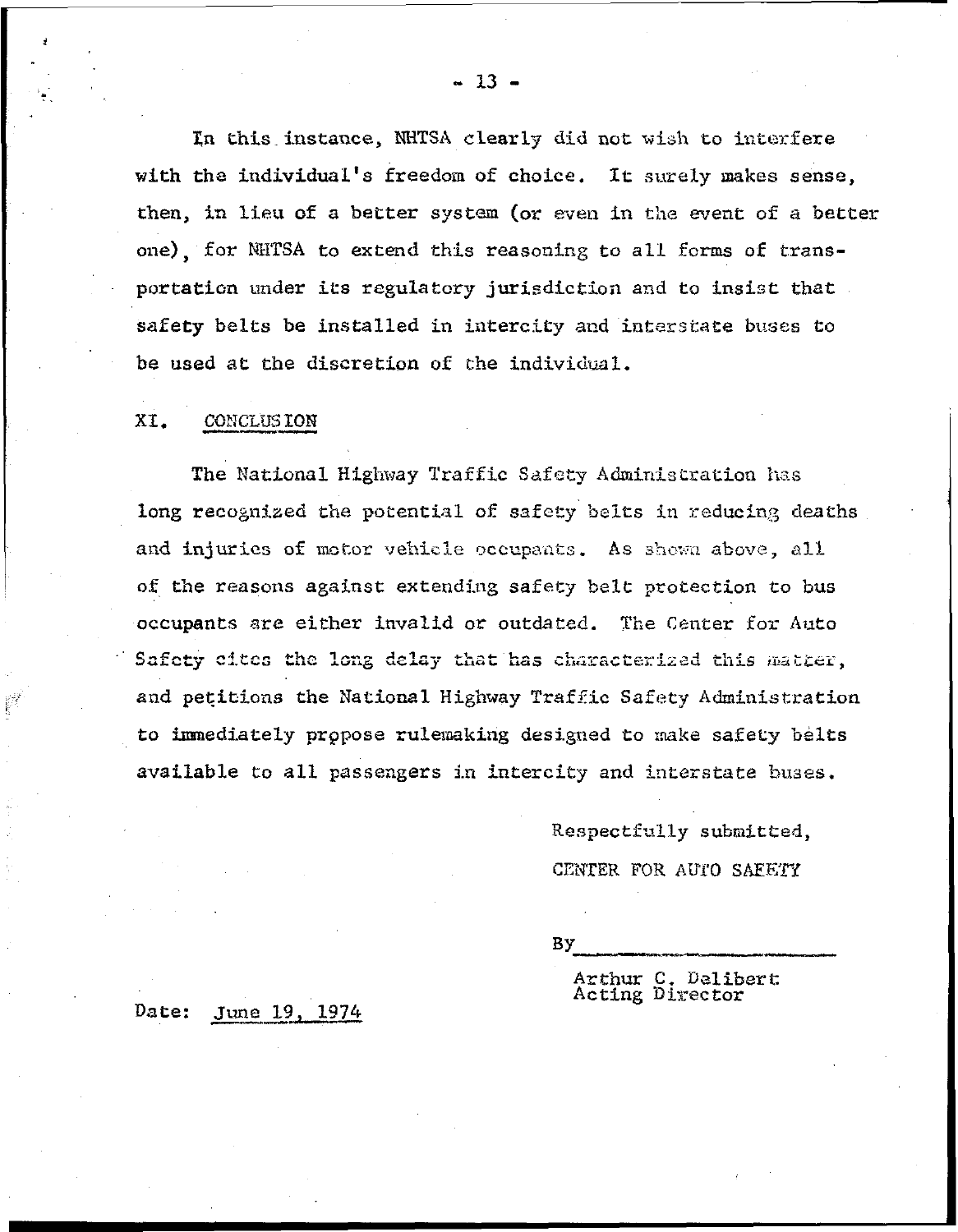### Attachment A

ENTER FOR AUTO SAFETY

759 National Press Building Washington, D.C. 20004 (202) 737-5272

Post Office Box 7250 Ben Franklin Station. Washington, D.C. 20044

### July 12, 1970

Bureau of Motor Carrier Safety U.S. Department of Transportation Washington, D.C. 20591

### Dear Sirs:

This is to register a strong note of support for the proposed rule to ban smoking on interstate busses. In June, on a bus ride from Vermont to New Haven, Conn, on what was otherwise an enjoyable trip, I found myself gagging and sputtering (I'm a nonsmoker) due to smoking in nearby seats. It's about time to stop allowing others to reduce the pleasure of my trip in this way, and to traumatize my throat and lungs, in the process.

In addition, I was struck when Ffirst got on the bus and sat down by the absence of seat belts, which I am used to wearing when I drive. Of course, along the way, we passed a very serious accident and I was thankful it wasn't us. It's absurd not to have some sort of restraint in busses, at least for those who might wish to use them. By recessing the reels inside the seats (which would probably require firmer seat anchorages) the belts could be made unobtrusive for those not interested in their own safety.

Please keep me informed of your decisions on these matters. If there is no pending rule on belts in busses (for passengers), please regard this letter as a petition for such a rule.

Thank you for your attention.

Sincerely,  ${\rm Lowell}\, {\mathbb D}$ can Director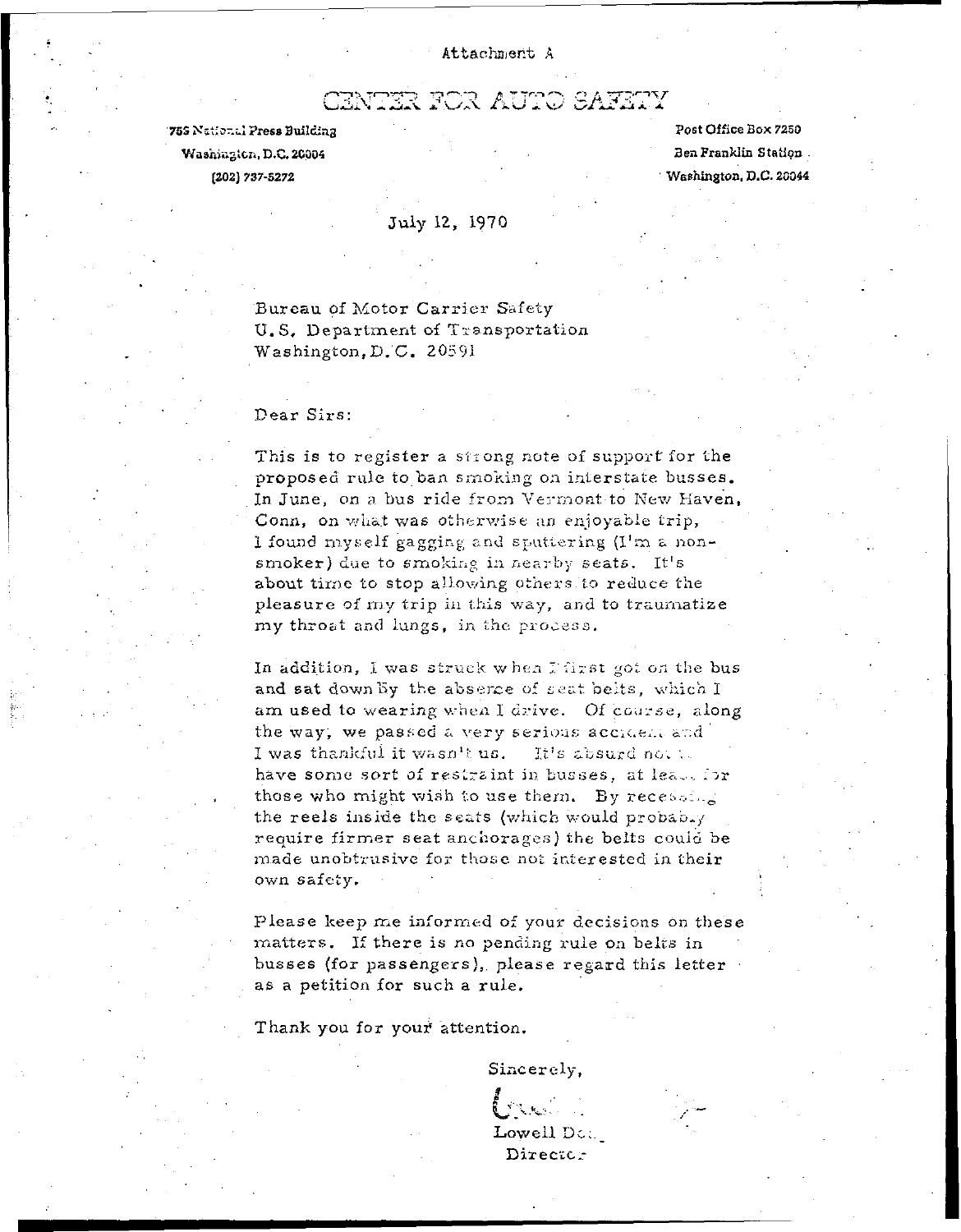### **Attachment** B **(without enclosures)**



,

**US. DEPARTMENT OF TRANSPORTATION FEDERAL HIGHWAY ADMINISTRATION BUREAU OF MOTOR CARRIER SAFETY WASHINGTON.** *D.C.* **20591** 

> July **23,** 1970 *RE:* 51-10

Mr. Lowell Dodge, Director Center for Auto Safety 759 National Press Building Washington, D.C. 20004

Dear Mr. Dodge:

Thank you for your letter of July 12, expressing your concern with the safety of operation of commercial motor vehicles,

On February 26, 1970, in response to a petition from Mr. Ralph Nader, asking the Federal Highway Administration to amend the Motor Carrier Safety Regulations to prohibit smoking by occupants of buses subject to the jurisdiction of this Administration, a Notice of Proposed Rule Making was issued in the Tederal Register. One thoussnd five hundred and five responses have been received to that Notice. In response to a request for an oral hearing on this subject by the petitioner, a hearing has been set for July 29, 1970, at **9:3C** a.m. Copies of the Notice of Proposed Rule Making and the announcement of the hearing are enclosed for your information. We are also taking the liberty of including a copy of your letter in Docket No. MC-19, Smoking on Buses.

On June 1, 1966, a Notice and Order (Ex Paite No. MC-69), concerning seat belts in buses, was issued by the Interstate Commerce Commission. On April 1, 1967, the safety functions of the Commission were transferred to the newly formed Department of Transportation. The motor carrier safety responsibilities, including **Ex** Parte No, MC-69, were assigned to this Bureau.

The twenty-seven responses to **Ex** Parte No. MC-69, as well as other available data in this area, were studied in detail. Because of certain operational problems, structural limitations **oi** existing buses and studies currently being made by the National Highway Safety Bureau relating to the safety performance requirements of buses to he built in the future, it was determined not to propose to require installation of seat belt assemblies and anchorages for passenger seats in intercity buses.